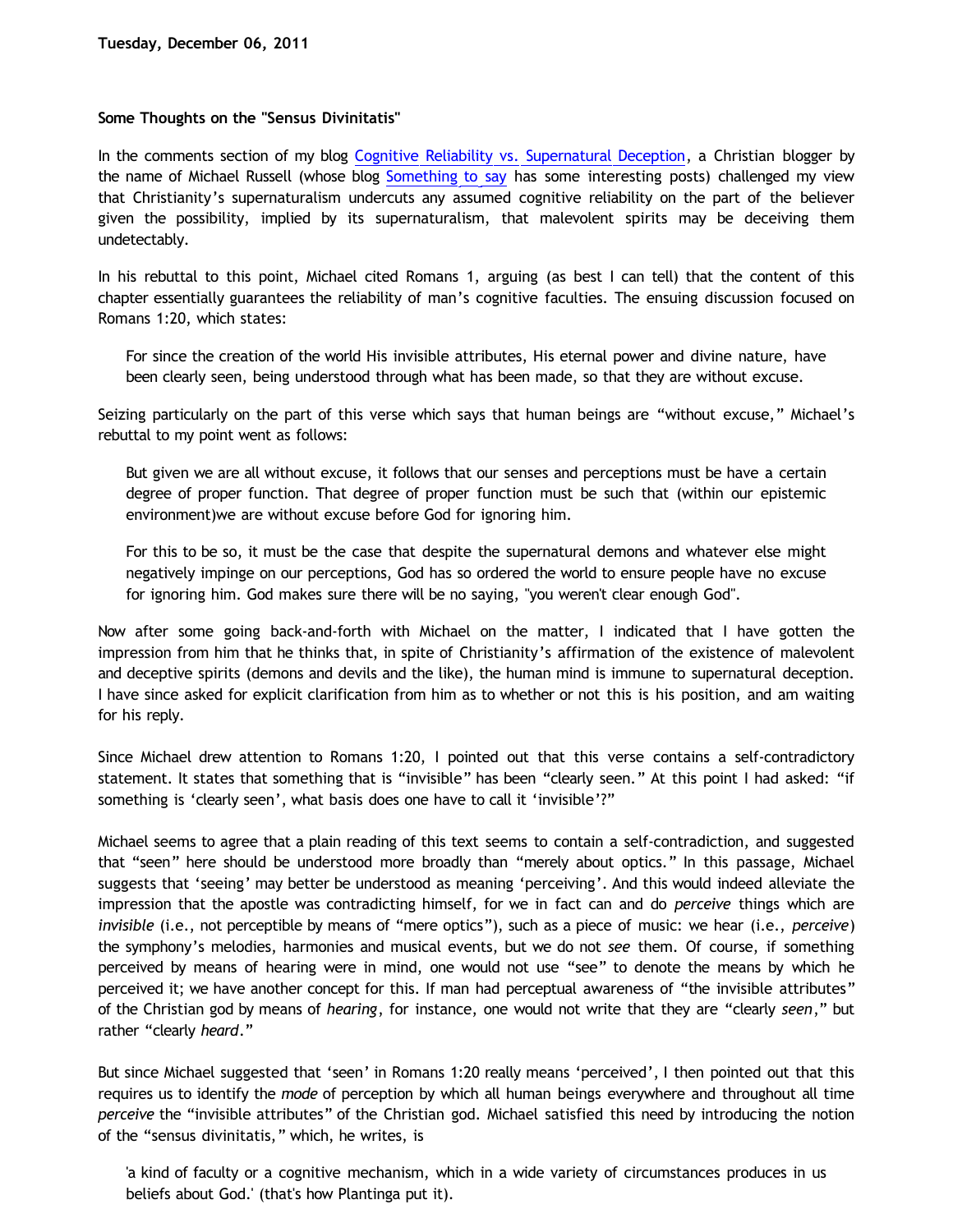In response to this, I pointed out that appealing to the "sensus divinitatis" (SD) "seems only to deepen the mystery," amounting to the claim of "a sixth mode of perception which all humans presumably possess" (in addition to vision, hearing, smelling, tasting and touching). The notion of the SD raises a number of new sticky questions. Examples that I cited included:

- [C]an it be studied scientifically, as the other five modes can be?

- Is it a part of our biology, like seeing, hearing, tasting, touching and smelling?

- Is it associated with any specific sensory organs, as hearing, seeing, touching, smelling and tasting are?

- Or, is it altogether non-biological?
- If so, what is it if it's not biological?
- How does it work?
- Is it infallible?
- How are its workings (if it has any workings) to be discovered and examined?
- How does one reliably distinguish it from human imagination?

Additionally, in one of his comments, Michael stated in passing that "the knowledge of God… is innate in us." When I read this, I found it difficult to put together with his earlier statements which sought to avoid a contradiction in Romans 1:20 by proposing that "seeing" really meant "perceiving." By saying that "the knowledge of God… is innate in us," Michael gave me the impression that man's (alleged) knowledge of the Christian god was *a priori* - i.e., known *independent of* experience. But the earlier discussion indicating that this "knowledge of God" comes to us through some means of "perception" – a la the "sensus divinitatis" – suggested that such (alleged) knowledge is *a posteriori* - i.e., known *as a result of* experience.

Michael indicated that he had not considered these questions before, and did not have ready answers to supply in response to them. Specifically he wrote:

These are high quality responses you've made and questions you've asked. There is no doubt I am being pushed to think new thoughts in these interactions, and I'm learning things in this interaction. let me acknowledge that at this point you are now asking me questions to which I have not before tried to formulate an answer.

Michael indicated that he needed some time to think about "the question whether the sensus [divinitatis] is a priori or a posteriori."

Of course, it should be noted that the term "sensus divinitatis" is not found in the bible, nor are the concepts *a priori* and *a posteriori*. And because Romans 1 is rather vague, a variety of conflicting implications can be drawn from what can be read in that passage.

At any rate, I can certainly appreciate a thinker's need to gather his thoughts on an issue before he commits them to writing. So in this regard, and in regard to the openness and cordial manner which Michael has displayed so far in our exchanges, I can definitely say that his conduct is very refreshing and commendable, especially in comparison to apologists who have unfortunately succumbed to the "bunker mentality" which [S.](http://www.joelgarver.com/writ/phil/presupposition.htm) [Joel Garver](http://www.joelgarver.com/writ/phil/presupposition.htm) associates with the inclination of many internet presuppositionalists to "come across as cocky know-it-alls who continually try to insult non-Christians." Michael has exhibited none of these undesirable traits, and I wish more Christians like Michael would come and comment on my blog!

After a brief intermission, Michael posted a two-part comment (necessitated of course by Blogger's very annoying character limit) in which he expressed willingness to focus attention on the epistemological questions raised by the notion of the "sensus divinitatis." In the remainder of this post I will focus on Michael 's statements in this comment.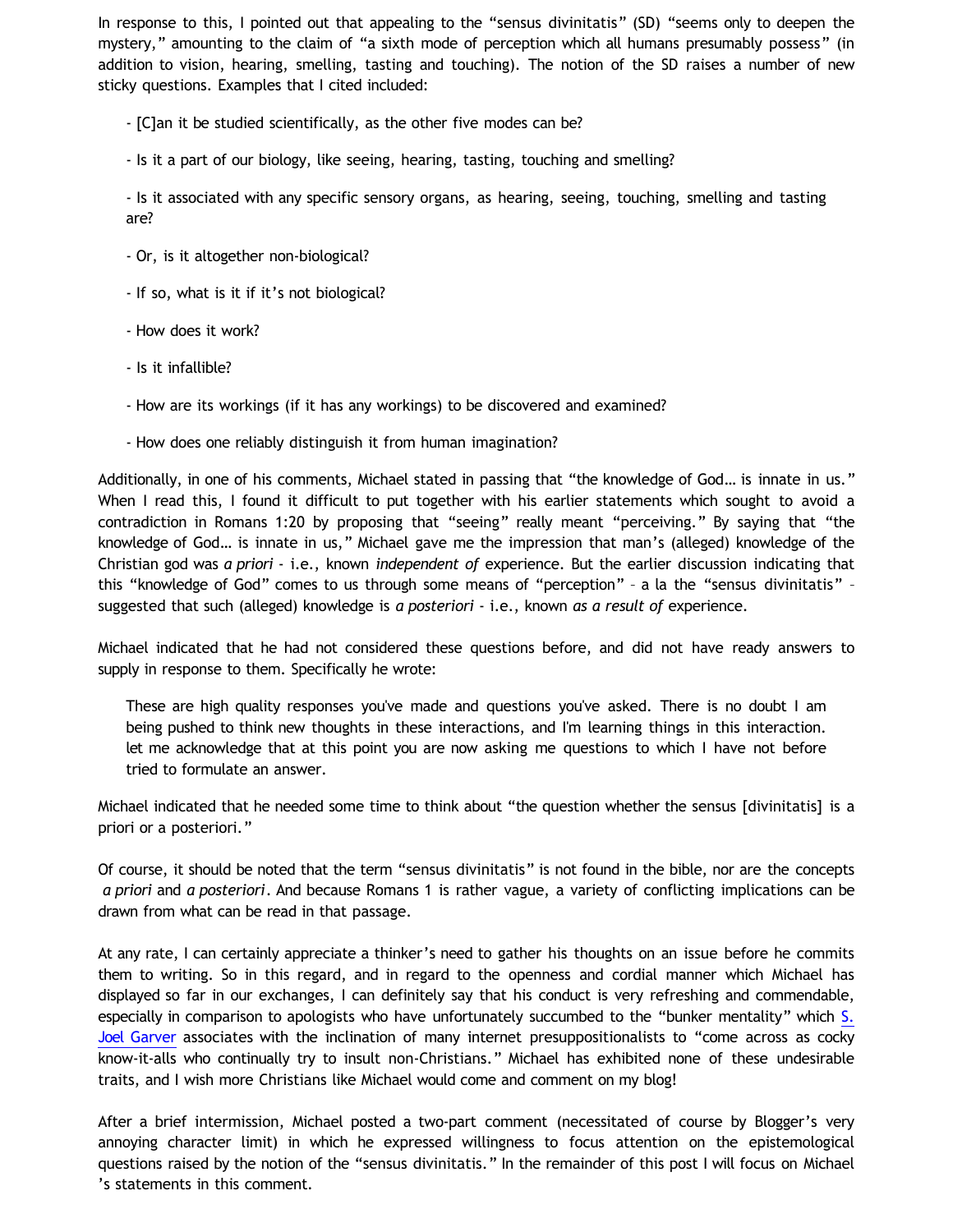Michael wrote:

First, most importantly, I say this: 'You know deep down that God is there, you're just suppressing that truth'. I say this partly because it rings true to my experience, and partly because Romans 1 implies I should say just that.

While it's true that I really don't believe there are any gods (I'll speak more directly to Romans 1 on this below), I would not say that I think Michael's claim is "arrogant," but rather *presumptuous*, since it is a claim to know what other people believe in spite of what they say, especially about things which are said to reside beyond the reach of man's five natural senses and in a realm that is accessible (from all that I can tell) only by means of imagination, and also because it necessarily implies that those whom it references are morally opposed to truth. I don't see how anyone could *legitimately* know such things about other people's minds, especially those whom he's not met, when in fact if he received a box in the mail from some mysterious address that had no markings other than the address label to him, he'd have no way of knowing what's in it until he opened it and checked. How could one know what's in the mind of a person he's never met who resides some 10,000 miles away, when he couldn't know what's enclosed in a sealed box he holds in his own hands?

Needless to say, a believer in any supernatural being could make any claim about those who don't believe, and he might very well think it "rings true" to his experience, and may even have some document which states it explicitly.

Then again, I could very well point out (as in fact I do think) that Michael knows deep down that he's really only *imagining* his god, but has been suppressing this fact. I would say this because of numerous points of evidence in favor of this recognition and the fact that there's no evidence that refutes it. (See, for instance, my blog [The Imaginative Nature of Christian Theism](http://bahnsenburner.blogspot.com/2010/05/imaginative-nature-of-christian-theism.html).)

But I wonder if Michael would say that this claim he's making would "ring… true to [his] experience" if he had never read Paul's epistle to the Romans, or the entire NT for that matter. I know that before I ever studied the NT, I probably never would have thought this, unless I were simply imagining on my own and projecting from my imaginative experience. In fact, it seems that the contents of the bible serves as a source of suggestions from which believers draw when they interpret the world and its elements according to their worldview.

Romans 1 suggests that I, as Michael puts it, "know deep down that God [exists]" and that I'm really just " suppressing this." If I really do know something to be the case but am "suppressing" that knowledge, I want to know this. I am aware of my desires, and I am not aware of any desire of mine to suppress something I really know to be true. But this is what I'm accused of. So, I take a look into my mind to see what I can find. When I introspect and look at the "knowledge" I have of the Christian god, I recognize that it is actually *imaginary* in nature. I can *imagine* the Christian god just as easily as anyone else who is familiar with the NT. But the problem is that *what I'm imagining* is *still imaginary*. And I'm adult enough to recognize that the imaginary is *not real*. To say I "believe" that the Christian god is real, would require me to suppress the fact, which I have confirmed by firsthand review, that my imagination is doing the alleged "knowing" here, and to do that I would have to be *dishonest*. But I refuse to be dishonest. So now what?

Not only do I find that I have to use my imagination even to think about the Christian god (drawing from the OT and NT for primary inputs to assemble an integrated image in my mind), but there's also the unfathomable diversity of god-belief even within Christianity proper, complete with dynastic schisms, doctrinal infighting, raging debates, backbiting quarrels, party shunning, charges of heresy, break-off sects, etc., all dividing the "body of Christ" almost down to a person. There's no end to all the *–isms* which Christian thinkers invent to distinguish one group of believers from another, and this has been necessary only because of the profound *lack of uniformity* of teachings among the plethora of Christian factions that exist today and have existed since its earliest founding (for Paul's epistles themselves indicate that in his day, rival factions already colored the Christian landscape). Today's seminary graduate might refer to himself as an "a-mil supralapsarian compatibilist" holding to the substitutionary theory of atonement, to which the Jesus of the gospels would, in great despair, probably say, "What!?"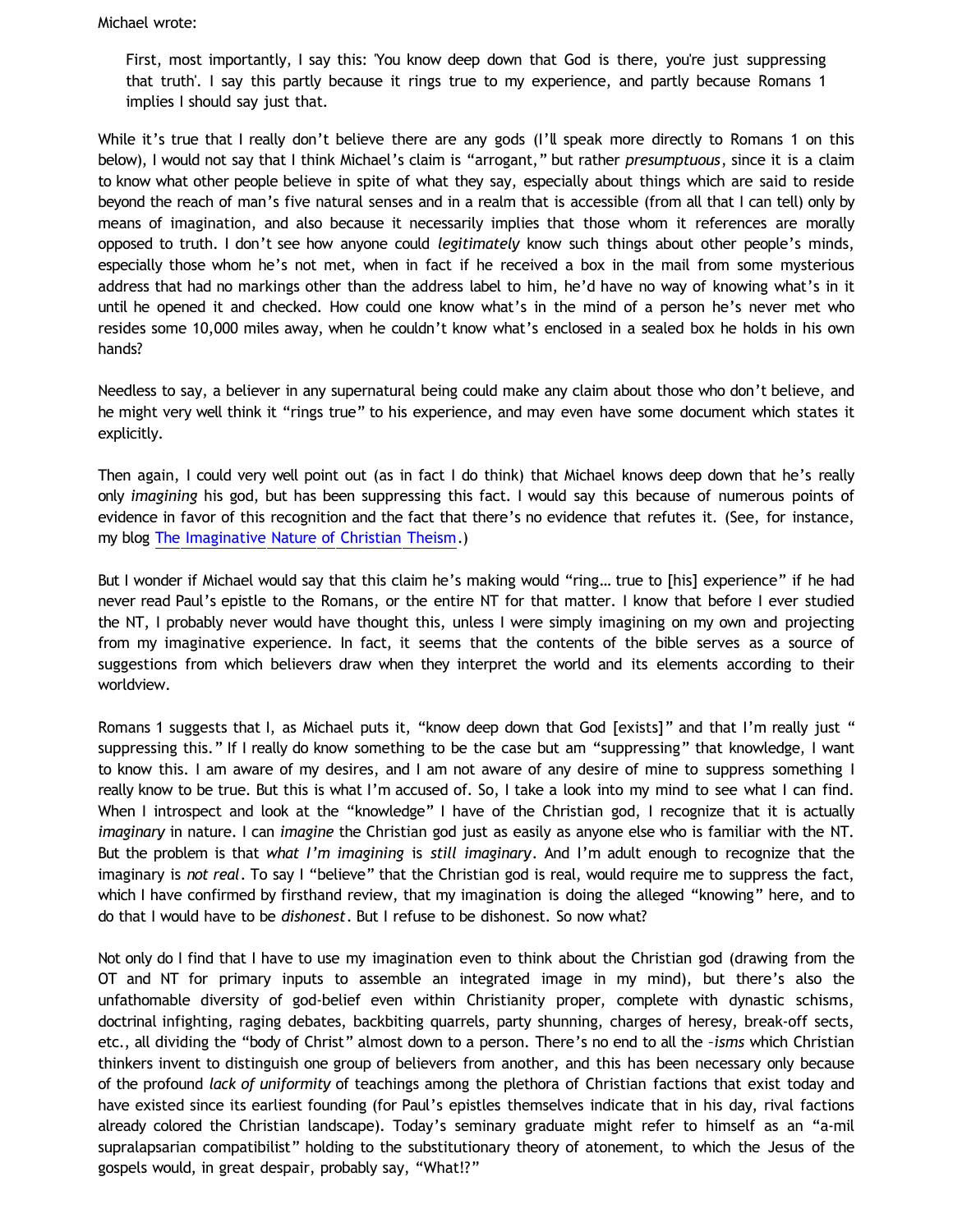When discussing possible objections to the Christian view, Michael invoked Sigmund Freud and pointed out that he "was full of 'you really think this deep down, even though you deny it', and he was taken reasonably seriously."

Yes, Freud took a similar approach, and for a while he enjoyed wide popularity. But while his influence may still hold sway with some thinkers, his ideas have been questioned pretty much beyond repair. And Michael's not the first, so far as I'm aware, to liken the claim we find in Romans 1 to what we find in Freud's theories. I'm reminded of Anton Thorn's retort to the view that "all men know" that the Christian god exists, but some "suppress it in unrighteousness" when he wrote:

This is as unfalsifiable as the Freudian claim that all women suffer from penis-envy. Any woman's denial of it can be interpreted as evidence of her guilt. ([A Dialogue with Greg Bahnsen](http://www.reocities.com/Athens/Sparta/1019/bahnsen_dialogue.htm))

But yes, I will deny the claim that I actually "know" that the Christian god exists, and I deny it because I know it's not true.

However, I don't want to focus on me, but rather on the Christian doctrine itself, specifically with regard to the epistemological questions which Romans 1 raises (which I presented above).

The notion of the SD is apparently inspired by verses like Romans 1:20 which basically say that everyone automatically knows the Christian god. When Michael says that it "could be a priori or a posteriori or both," he's basically saying that to whatever extent this notion is suggested in the NT, its nature is vague, even unknown, at least to him. But he's the one who invoked it in response to objections to Christianity in the first place.

Before one can address the question of whether the "sensus divinitatis" is *a posteriori* or *a priori*, one would need to know what specifically the word "sensus divinitatis" is supposed to *denote*. Does it denote some item of knowledge, a method by which knowledge is acquired and validated, or a mode of awareness? Or, does it denote something else? Once we have this part ironed out (and that would include good reasoning or solid evidence to support the claim that the "sensus divinitatis" actually exists in the first place, a task which is still outstanding so far as I can tell), then we can determine whether or not either category - *a posteriori* or *a priori* - applies, or perhaps even doesn't apply. Typically these categories are applied to \*knowledge\* which one holds or claims to have. Either way, none of this rests on me. Since my worldview does not affirm something called "sensus divinitatis," these questions are not something I need to answer.

I have to say that the whole notion of the SD seems to have been invented by believers to bolster the credibility of verses like Romans 1:20. The bible itself does not name any faculty or item of knowledge as " sensus divinitatis," and my experience with the term as it is used in apologetics is that it is sometimes invoked, but typically not explained. It's as though the notion were invented to fill the need to point to some "faculty" which human beings allegedly have to correspond to the claim that all men have knowledge of the Christian god. But this is precisely where the claim breaks down: since a "faculty" has been identified as presumably the means by which human beings "know" the Christian god, we can now explore the anatomy of human knowing to see if in fact such a faculty really exists. That's why I asked the question that I did in a previous message, beginning with: if the SD is a mode of perception, is it biological (like all of man's other modes of perception), or not? We've made no progress so far in answering this question.

## Michael wrote:

If 'what has been made' is 'that which we experience of the world around us', the SD is a posteriori, since in that case, we know God on the basis of our experience of the external world.

If the "sensus divinitatis" is a mode of perception, then presumably any knowledge one acquires by use of it would be *a posteriori*,since personal experience is involved in the knowing process (as is the case with any knowledge acquired through the use of any of the five known modes of perception). But again, I would point out that if the "sensus divinitatis" is a mode of perception, then we're again back to the point which I have already raised, namely that perception gives us awareness of *objects*, not *knowledge* Perception by itself is not sufficient to give us *knowledge*. We perceive objects but merely perceiving them does not give us knowledge of what they are.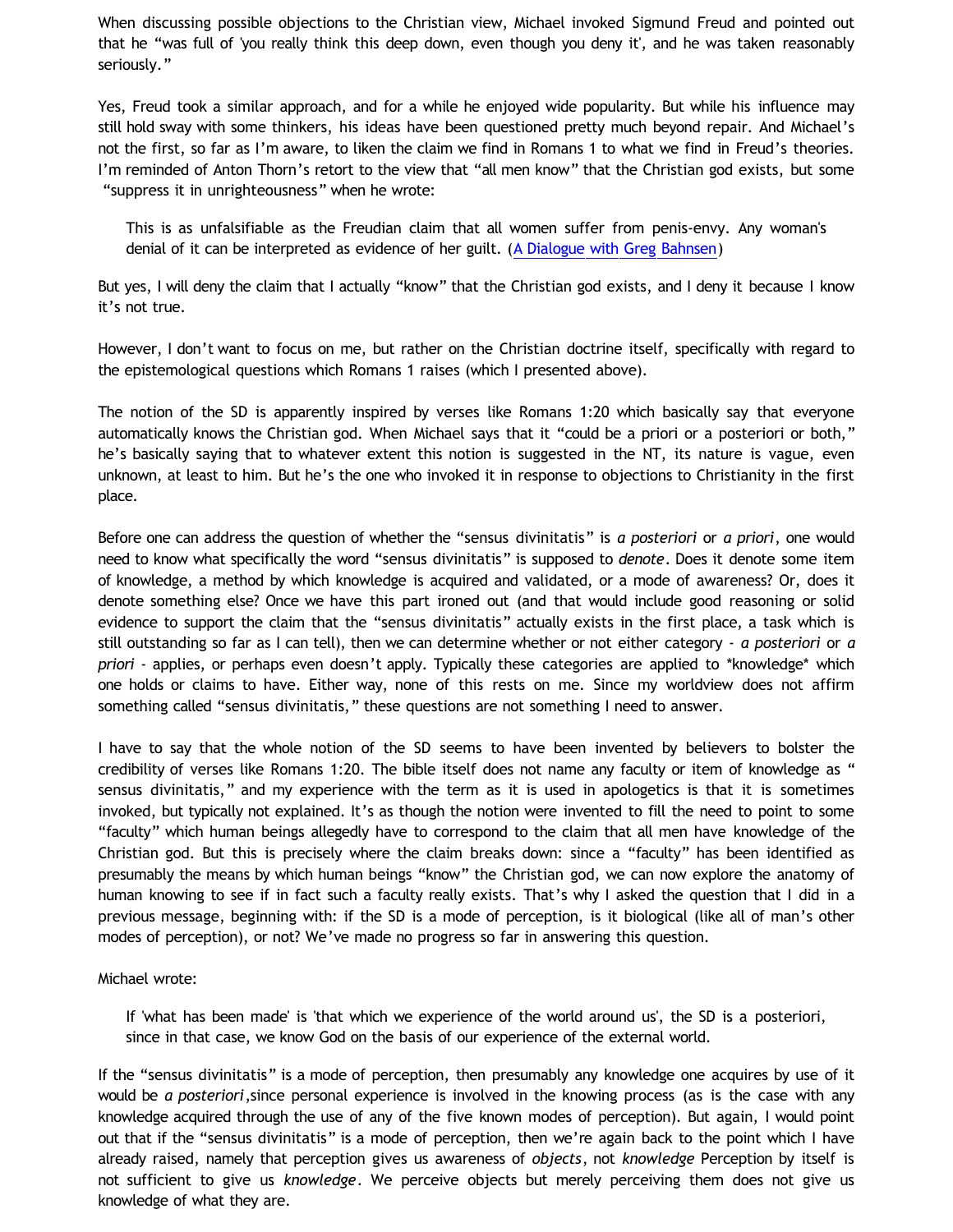I can drive down a street here in Bangkok and *perceive* building after building, with signs written in a different language, but that's not enough to give me *knowledge* of what those signs say or what kind of buildings they are (whether residential, governmental, commercial, etc.). And it's not because I just haven't perceived one more object that I am still lacking knowledge here, but because I need to perform a series of *mental processes* – namely *abstraction* and *integration* – in order to *identify* what I have seen and thus *have knowledge* of the objects of my perception.

In fact, just this afternoon as I was preparing to pick up my daughter from school, I was getting ready to leave my condo; I grabbed my wallet, my cell phone, my keys, and headed out the door. Once I got out the door and had already locked it, I suddenly realized that I had locked my keys in my condo! I had grabbed the wrong set of keys. What had happened was that I did in fact *perceive* the keys, but I didn't take the time to *identify* them properly. Luckily a friend of mine has a full set of my condo's keys, so I was able to get back in without much trouble.

But since identifying what we perceive is a process subsequent to perceiving itself, merely perceiving is not sufficient to give us knowledge. Indeed, dogs perceiving things everywhere they go, but they lack the conceptual ability to identify and integrate what they perceive, and thus have nothing that compares to what we understand by knowing something.

Really, if we want to exonerate Romans 1:20 from containing an internal contradiction ("clearly seeing" something that is "invisible"), it seems to be saying we are unavoidably aware of something and this something is unmistakable evidence of the Christian god. So we have to ask, regarding the "sensus divinitatis" and the claim made in Romans 1:

a) *What* is it that we are aware of which supposedly gives us knowledge of or serves as unmistakable evidence of the Christian god?

b) By what means do we have awareness of a)?

c) If in answer to b) the Christian points to the "sensus divinitatis," what sense organ(s) (if any) does this (alleged) faculty of awareness require and use?

d) Since the objects of our awareness are finite, material, natural, and corruptible, what justifies the supposition that they are evidence of something that is said to be infinite, immaterial, supernatural and incorruptible?

Also, since all human beings are said to be "without excuse," not only would we have to suppose that the knowledge process contained in this mysterious epistemological chain which produces knowledge of the Christian god is infallible (there can't be any possibility of making mistakes, since we're *all* said to be " without excuse"), but also that any sensory organ or cognitive faculty involved in this knowing process must be incorruptible. For instance, a person can be born blind or lose his vision during the course of his life. Thus, he cannot reasonably be expected to have visual awareness of something when he can't see. Similarly with hearing, smelling, and tasting. Some people even lose tactile sensation in parts of their body, such as if they become paralyzed. But in the case of the "sensus divinitatis," given the claim that *all* human beings are " without excuse," every element involved in the process by which one is said to have knowledge of the Christian god must be immune to impairment of any kind. But our bodies are fragile and subject to deterioration, and many are born lacking certain faculties. What faculties do we have that are impervious to impairment, corruption, deterioration, disfigurement, or damage?

Again, we have a very tall claim, but upon investigation, it appears that there's no objective evidence whatsoever to back it up.

## Michael wrote:

If on the other hand 'what has been made' is 'ourselves', then the SD may be a priori. In this case, we can say that we know God because we sense within ourselves that we are made by God. In this case, our knowledge of God may simply be in us, in an a priori fashion.